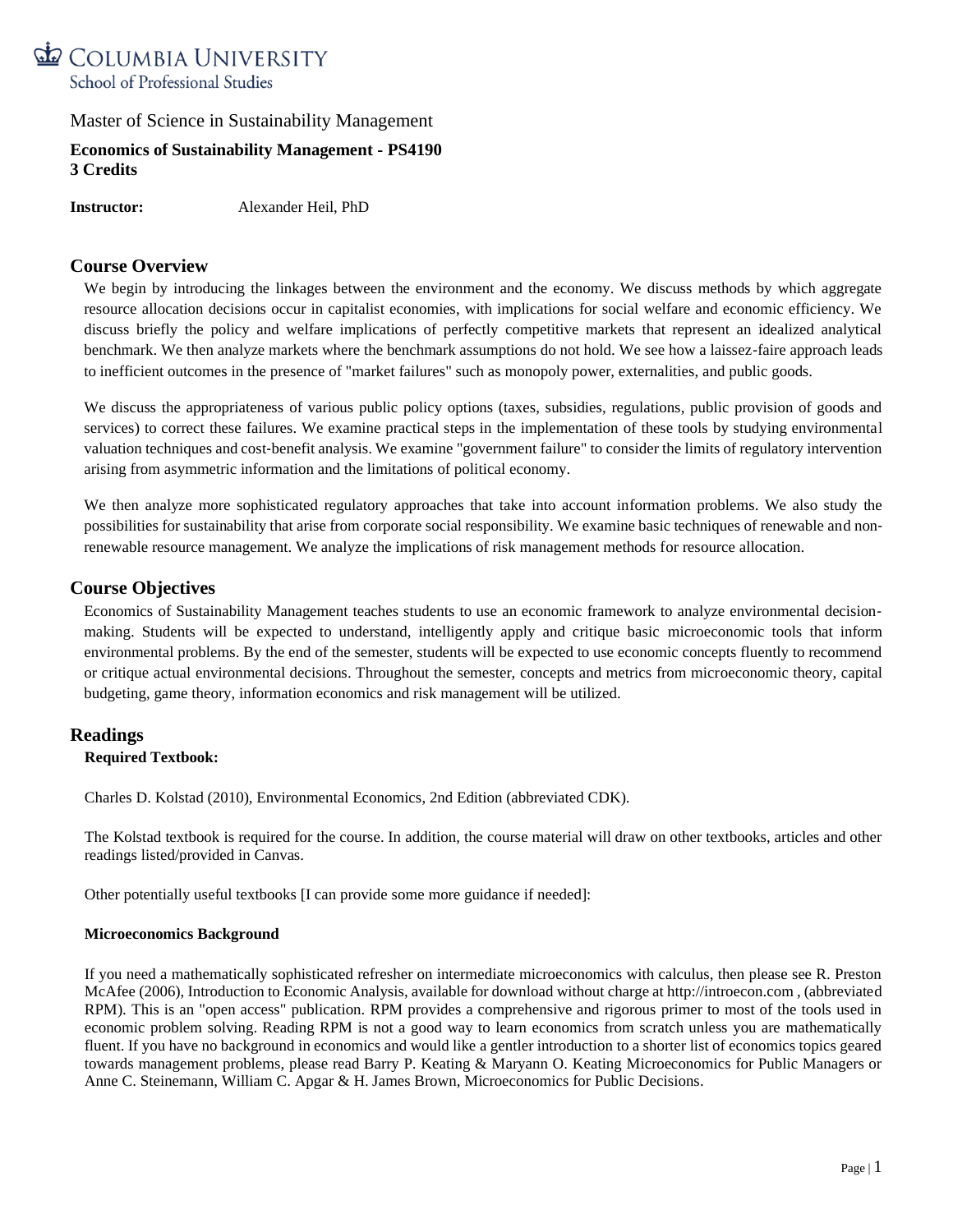

If your learning process requires collateral reinforcement through worked examples, boxed case studies, color charts and pictures, then please see Jeffrey M. Perloff Microeconomics: Theory & Applications with Calculus or David Besanko & Ronald R. Braeutigam, Microeconomics.

### **Environmental Economics & Sustainability**

There are numerous useful resources that might be helpful especially if you have not been exposed to some of the topics previously. Here is a selection:

Nick Hanley, Jason F. Shogren & Ben White, Environmental Economics in Theory & Practice 2nd Edition. Nick Hanley, Jason F. Shogren & Ben White, Introduction to Environmental Economics.

Tom Tietenberg & Lynne Lewis Environmental & Natural Resource Economics. Barry C. Field & Martha K. Field Environmental Economics: An Introduction.

In addition, the course will draw on texts, articles and other readings on reserve or on Canvas.

# **Course Requirements (Assignments) - Evaluation/Grading Prerequisites**

Students are expected to have had some exposure to economics. Students who have had an undergraduate course in intermediate microeconomics with calculus will be adequately prepared to excel in the course. Those who have not had such preparation will need to work hard to absorb the theoretical concepts along with the applications. However, it is not uncommon for students with little economics preparation to excel in this course. In the absence of any economics preparation, it is useful to have some mathematical fluency.

If you are concerned about your level of mathematics preparation, you are strongly encouraged to attend the Math Camp provided periodically.

Please reach out to me directly if you have any concerns about your level of preparedness for this course. You can call and/or email me prior to the beginning of the spring semester.

#### **Method of Instruction**

Pre-class reading, regular attendance at lectures, intelligent class participation and diligent efforts to do the problem sets are each necessary to master the course. The course will use basic calculus when convenient. However, the emphasis will be on building strong economic intuition and critical interpretation of economic research rather than technical research skills.

Regular attendance and active participation in class are required. Students are expected to have done the readings for each lecture before class. Participation will account for 10% of the final grade. Students will be required to contribute to class discussions. Contributing to class discussions means enhancing the quality of the class experience for yourself and others. It involves making relevant, useful and non‐ obvious comments, or posing pertinent questions, in clear and succinct language. In addition, every student is required to report on an economic highlight of the week [a 5-minute presentation on an economic news item].

You can utilize the discussion forum feature in Canvas to communicate with your team members about the problem sets and the final paper/presentation. In addition, you can utilize a discussion thread to exchange information, post comments, and ask questions involving everyone else. However, there is no graded component to Canvas discussion.

Problem sets/homework (5) account for 25% of the final grade. Students are required to form teams of 3‐4 to work together and turn in the assignments. Except under extenuating circumstances, students are expected to remain in the same problem set team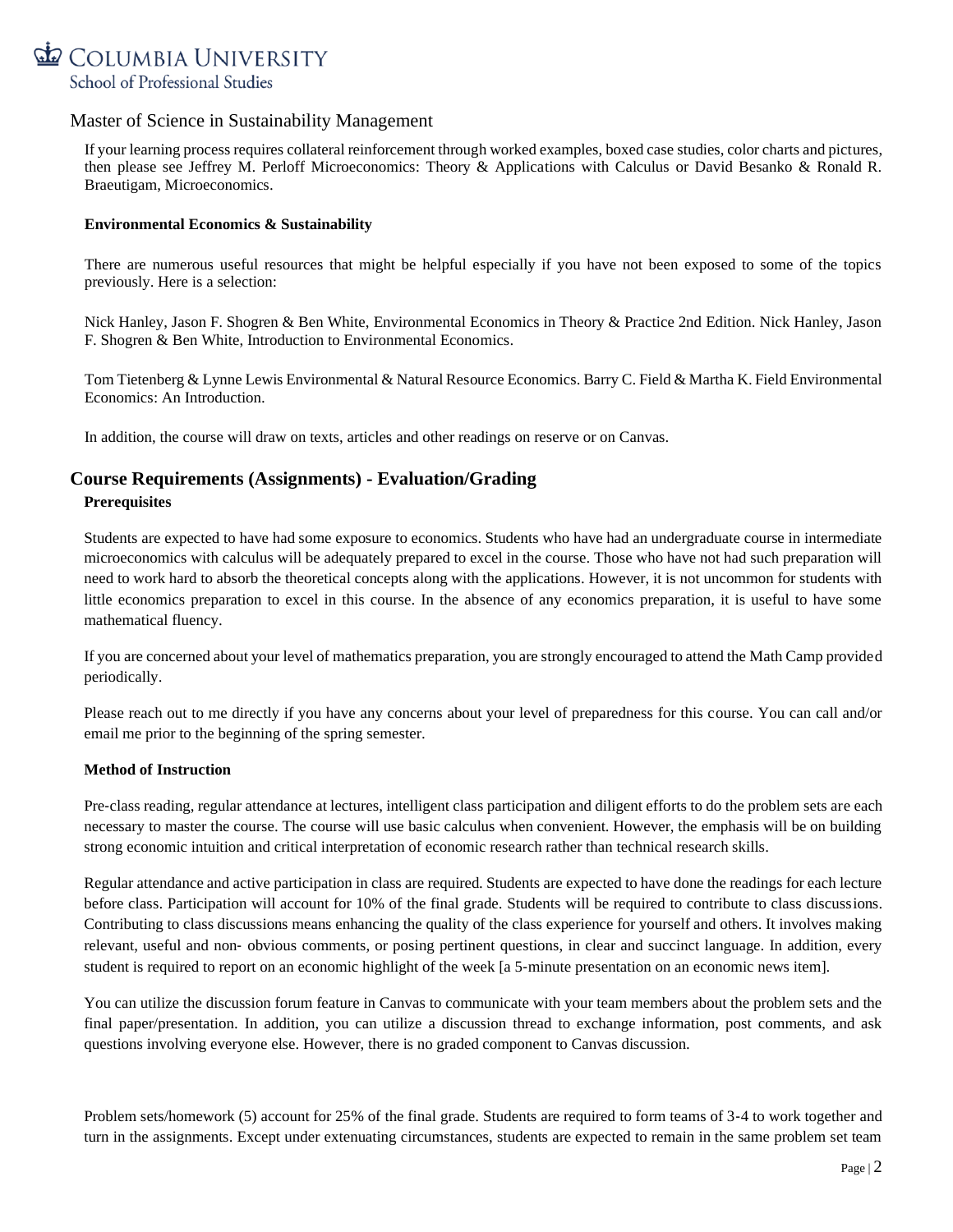

for the entire semester. Homework will be distributed at least one week before they are due. Please submit your answers electronically in Canvas.

There is one midterm exam (30% of the final grade).

There is a team presentation on the economics of a current environmental policy problem. The presentation and written report constitute 35% of the final grade. Details regarding topics for team presentations will be provided later in the semester. Team composition for the presentation will be based on topic preferences and will differ from the problem set teams.

Late assignment penalty: 10% grade deduction

NOTE: Academic dishonesty will not be tolerated. This includes failure to properly cite ideas in your work that are not originally yours.

| <b>ASSIGNMENT</b>                                | % Weight |
|--------------------------------------------------|----------|
| Participation [In-class & 5-minute presentation] | 10%      |
| Group Problem Sets/Homework                      | 25%      |
| Midterm                                          | 30%      |
| <b>Group Presentation</b>                        | 10%      |
| <b>Group Paper</b>                               | 25%      |
| <b>TOTAL</b>                                     | 100%     |

# **Course Policies**

### *Policy on Laptop/Cellphone Use*

Laptops may be used to take notes during class time. However, if I notice the use of any device for purposes of travelling through various social media accounts [Facebook etc] or just general web browsing, I reserve the right to not allow the use of any technology during class time.

# **School Policies**

### *Copyright Policy*

Please note—Due to copyright restrictions, online access to this material is limited to instructors and students currently registered for this course. Please be advised that by clicking the link to the electronic materials in this course, you have read and accept the following:

The copyright law of the United States (Title 17, United States Code) governs the making of photocopies or other reproductions of copyrighted materials. Under certain conditions specified in the law, libraries and archives are authorized to furnish a photocopy or other reproduction. One of these specified conditions is that the photocopy or reproduction is not to be "used for any purpose other than private study, scholarship, or research." If a user makes a request for, or later uses, a photocopy or reproduction for purposes in excess of "fair use," that user may be liable for copyright infringement.

### *Academic Integrity*

Columbia University expects its students to act with honesty and propriety at all times and to respect the rights of others. It is fundamental University policy that academic dishonesty in any guise or personal conduct of any sort that disrupts the life of the University or denigrates or endangers members of the University community is unacceptable and will be dealt with severely. It is essential to the academic integrity and vitality of this community that individuals do their own work and properly acknowledge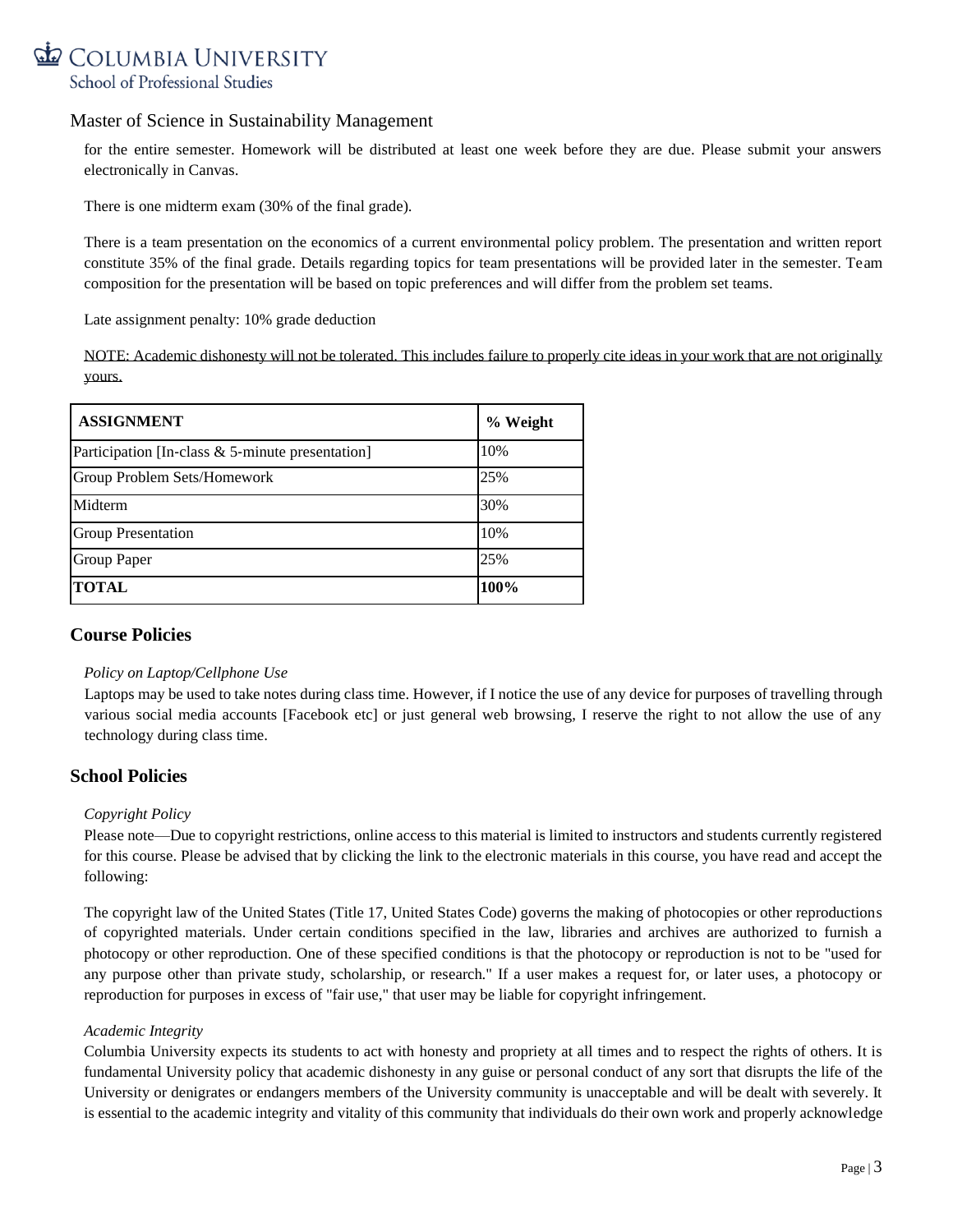# COLUMBIA UNIVERSITY School of Professional Studies

# Master of Science in Sustainability Management

the circumstances, ideas, sources, and assistance upon which that work is based. Academic honesty in class assignments and exams is expected of all students at all times.

SPS holds each member of its community responsible for understanding and abiding by the SPS Academic Integrity and Community Standards posted at [http://sps.columbia.edu/student-life-and-alumni-relations/academic-integrity-and-community](http://sps.columbia.edu/student-life-and-alumni-relations/academic-integrity-and-community-standards)[standards.](http://sps.columbia.edu/student-life-and-alumni-relations/academic-integrity-and-community-standards) You are required to read these standards within the first few days of class. Ignorance of the School's policy concerning academic dishonesty shall not be a defense in any disciplinary proceedings.

## *Accessibility*

Columbia is committed to providing equal access to qualified students with documented disabilities. A student's disability status and reasonable accommodations are individually determined based upon disability documentation and related information gathered through the intake process. For more information regarding this service, please visit the University's Health Services website: [http://health.columbia.edu/services/ods/support.](http://health.columbia.edu/services/ods/support)

# **Course Schedule/Course Calendar**

Most readings will be posted as pdf files in the weekly folders. Some changes to these anticipated readings or the course schedule in general might be made based on student interest and course progress.

### **Session 1**

Topic:

- Introduction
- Economy-environment interactions
- What is economics? What is environmental economics?
- What is sustainable development vs. sustainability management?

### **Anticipated Readings:**

- CDK Chapters  $1 + 2$
- Fullerton, Don and Robert Stavins. 1998. "How Economists See the Environment?" Nature
- 395(6701): 433-434.
- Masood, Ehsan and Laura Garwin. 1998. "Costing the Earth: when Ecology Meets Economics."
- Nature 395(6701): 426-427.
- Daly, Herman E. "Introduction: The Shape of Current Thought on Sustainable Development." In
- Beyond Growth, 1‐23. Boston: Beacon.

### **Session 2**

### Topic:

- Review of Microeconomics
- Law of Demand & Supply
- Elasticity
- Market Structures
- Profit maximization
- Financial concepts: NPV, Time value of money
- Regression analysis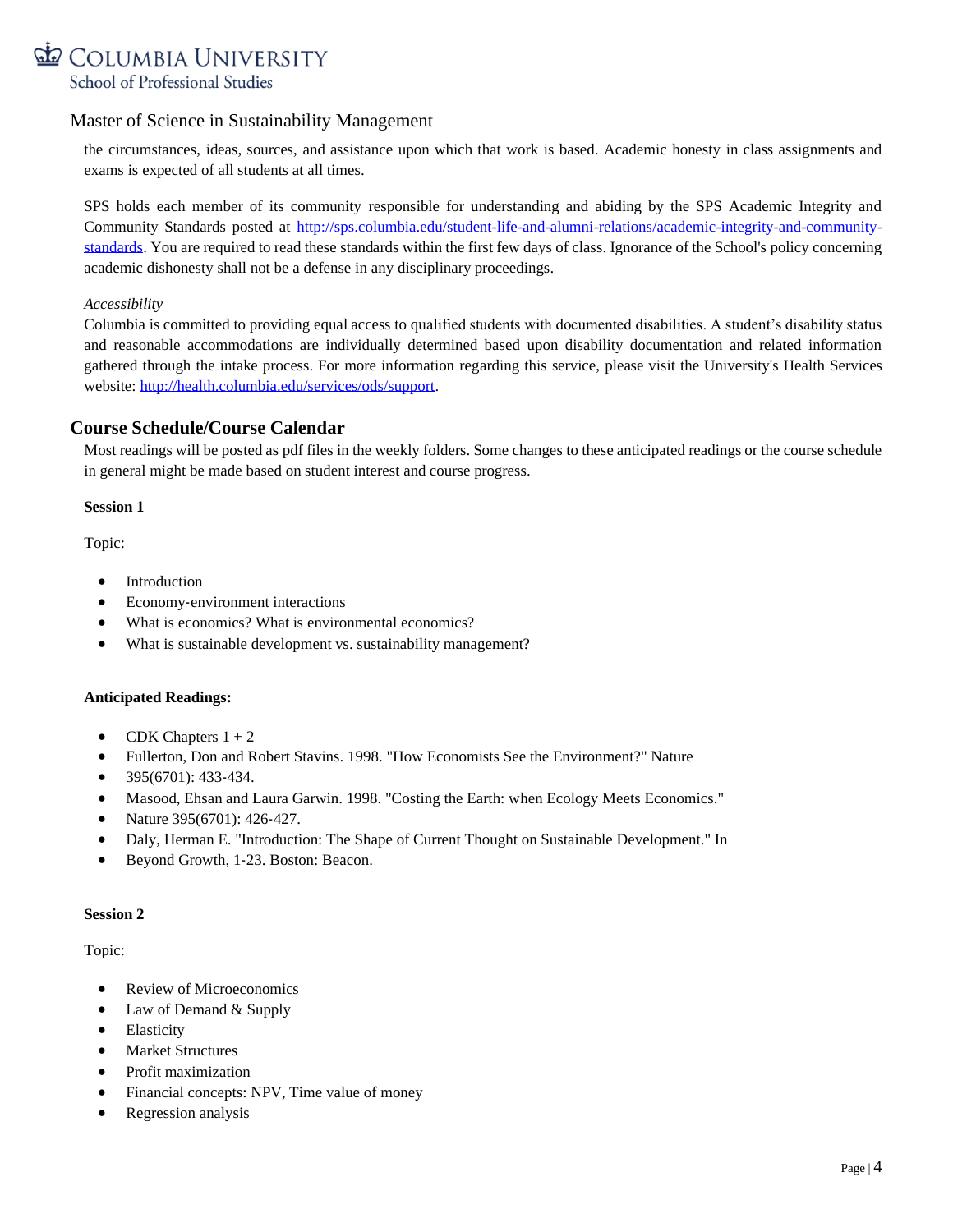

## **Anticipated Readings:**

Any introductory microeconomics text, lecture notes from previous courses, etc [I can provide some guidance on what might be good to review prior to this class.]

**Comment:** The intent of this lecture is to revisit microeconomic and financial principles that will be applied throughout the semester. If you have any questions about basic issues, please make sure to ask them here.

### **Session 3**

Topic:

- Social choice, efficiency and markets
- Efficiency and market equilibrium
- The power of markets and the First Welfare Theorem
- Market failure

### **Required Readings:**

- CDK Chapters  $3 + 4 + 5$
- Hayek, Friedrich A. 1945. "The Use of Knowledge in Society." American Economic Review
- $35(4):519-530.$
- Ostling, Robert. 2009. "Economic Influences on Moral Values," B.E. Journal of Economic Analysis & Policy 9(1), Article  $2<sub>1</sub>$

### **Assignments Due:**

• **Assignment 1**

### **Session 4**

Topic:

- Environmental Valuation
- Demand theory
- Revealed preference vs. Stated preference

#### **Required Readings:**

- CDK Chapters 7, 8 & 10
- Smith, V. Kerry. 1990. "Can we measure the economic value of environmental amenities?"
- Southern Economic Journal 56:865-78.
- McFadden, Daniel. 1996. "Why is Natural Resource Damage Assessment So Hard?" Paper presented as the Agricultural and Resource Economics Hibbard Lecture, University of Wisconsin, Madison, April 12.
- Navrud, Stale and Gerald J. Pruckner. 1997. "Environmental Valuation ‐ To Use or Not to Use? A Comparative Study of the United States and Europe." Environmental & Resource Economics 10:1‐26.
- Schlapfer, Felix. 2009. "Contingent valuation: confusions, problems, and solutions." Ecological Economics 68:1569‐1571.

### **Assignments Due:**

• **Assignment 2**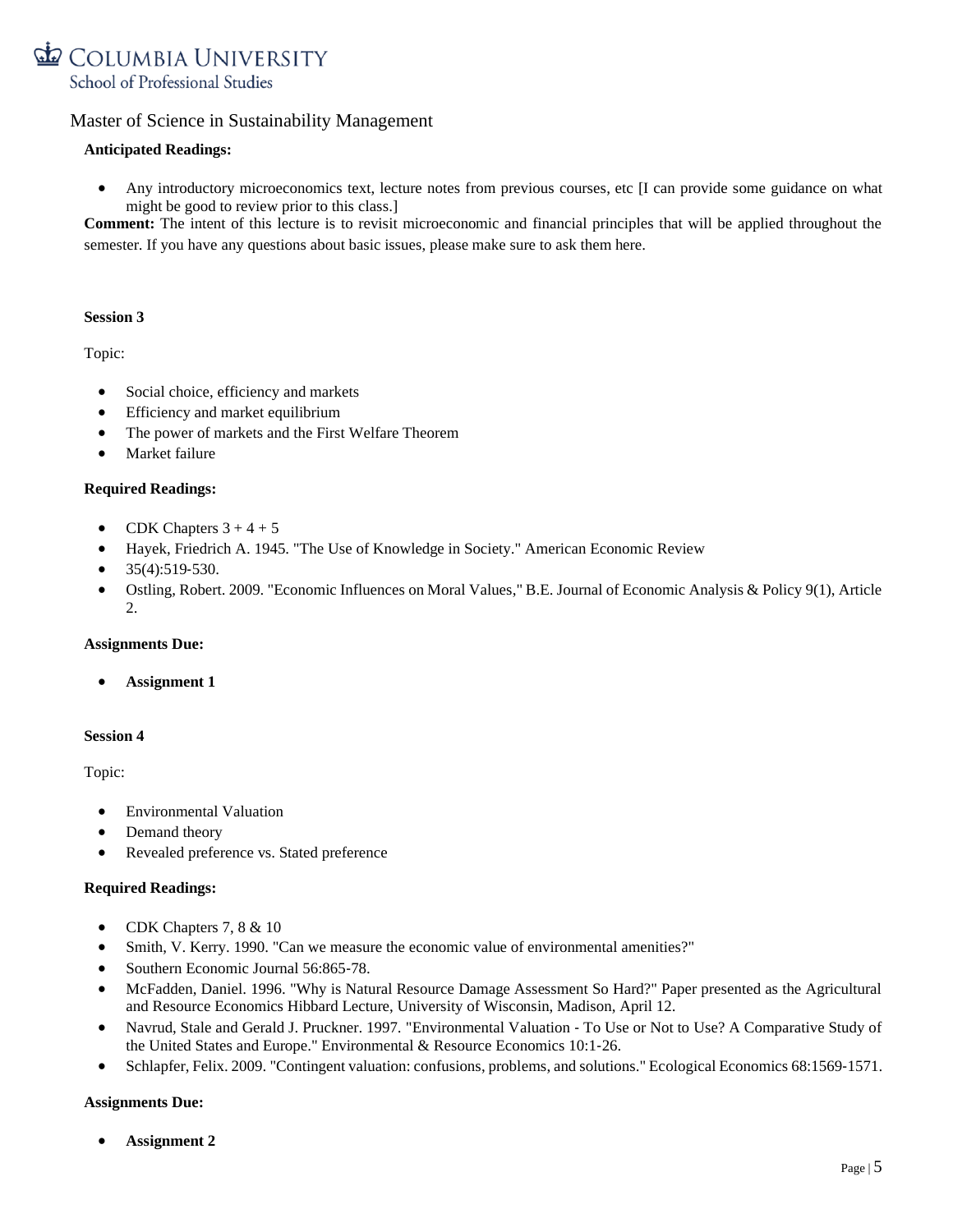

#### **Session 5**

Topic:

- Cost‐Benefit Analysis
- Discounting & inter-temporal decision-making

## **Required Readings:**

- CDK Chapter 6
- Arrow, Kenneth J., Maureen L. Cropper, George C. Eads, Robert W. Hahn, Lester B. Lave, Roger
- G. Noll, Paul R. Portney, Milton Russell, Richard Schmalensee, V. Kerry Smith, Robert N. Stavins. 1996. "Is There a Role for Benefit‐Cost Analysis in Environmental, Health, and Safety Regulation." Science 272: 221‐222.
- Goulder, Lawrence H. and Robert Stavins. 2002."An Eye on the Future." Nature 419:673‐674.
- Arild Vatn. 2009. "An Institutional Analysis of Methods for Environmental Appraisal" Ecological Economics 68:2207-2215.
- Kelman, Steven. 2000. "Cost-Benefit Analysis: An Ethical Critique (with Replies)." In Economics of the Environment: Selected Readings edited by Robert N. Stavins, Chapter 15.
- Hoen Ben, Ryan Wiser, Peter Cappers and Mark Thayer. 2011. "An Analysis of the Effects of Residential Photovoltaic Energy Systems on Home Sales Prices in California." Prepared for the Office of Energy Efficiency and Renewable Energy Solar Energy Technologies Program, U.S.Department of Energy and the National Renewable Energy Laboratory and the Clean Energy States Alliance. LBNL‐4476E.
- Tomalty, Ray, Bartek Komorowski and Dany Doiron. 2010. "The Monetary Value of the Soft Benefits of Green Roofs." Report prepared for Canada Mortgage and Housing Corporation.

### **Session 6**

### **In**‐**class Midterm Exam**

### **Session 7**

Topic:

• Risk and Uncertainty

### **Required Readings:**

- CDK Chapter 18
- McAfee, R. Preston and Tracy Lewis. "Applied Consumer Theory Risk Aversion" in Introduction to Economic Analysis, Chapter 13.4.
- Friedman, Lee S. 2002. "Uncertainty and Public Policy." In Microeconomics of Public Policy Analysis, Chapter 7.
- Yap, Roberto C. 2004. "Option Valuation of Philippine Forest Plantation Leases" Environment and Development Economics 9(3):315‐333.

### **Assignments Due:**

• **Assignment 3**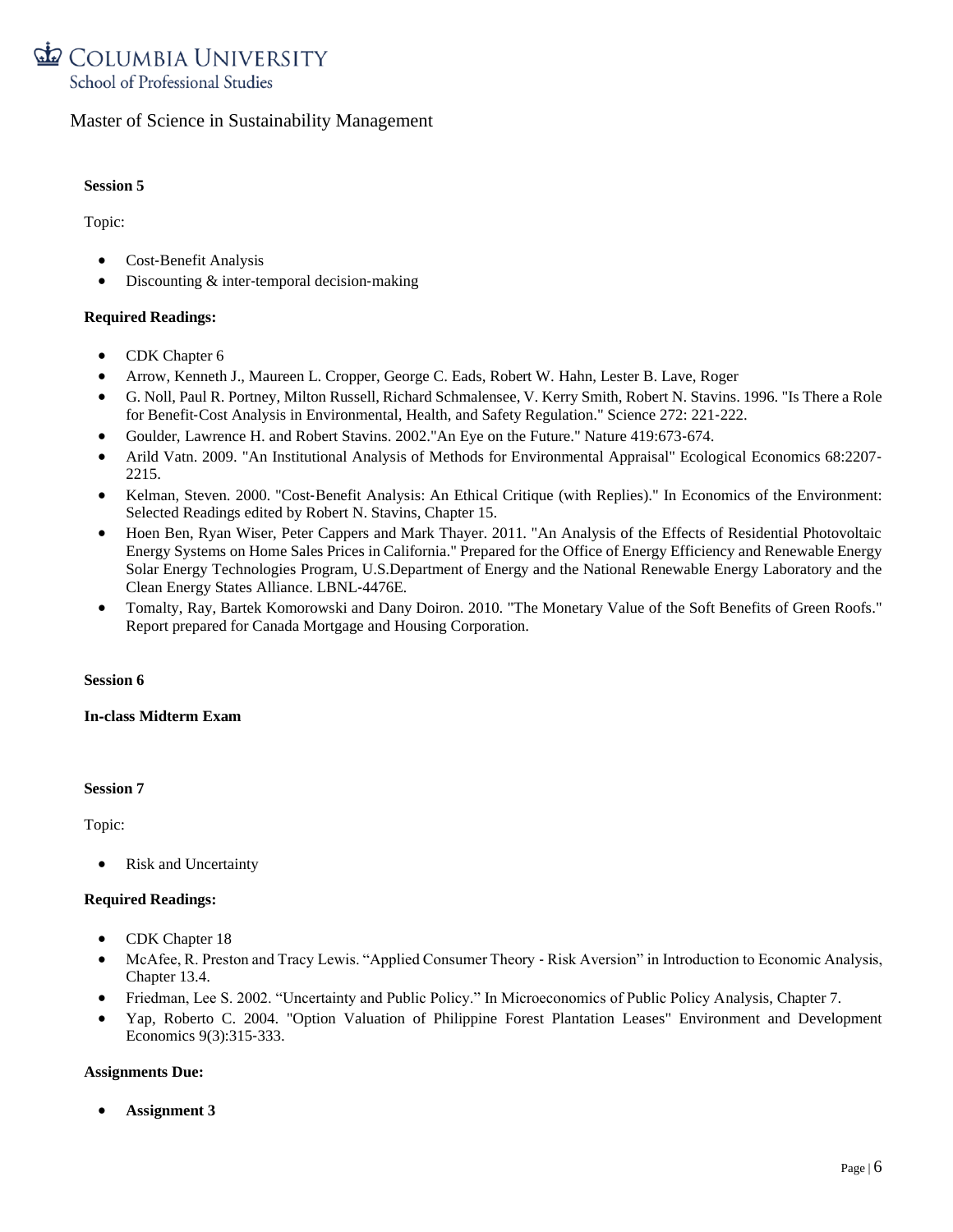

# **Session 8**

Topic:

- Property Rights and Resource Management
- The Coase theorem
- The Tragedy of the commons
- Investment decision-making
- Pigouvian Taxes & Marketable Permits

### **Required Readings:**

- CDK Chapter 12+13
- Hardin, Garrett. 1968. "The Tragedy of the Commons." Science 162(3859):1243-1248.
- Ostrom, Elinor. 2009. "Beyond Markets and States: Polycentric Governance of Complex Economic Systems." Nobel Prize Acceptance Lecture, December 8.
- McAfee, R. Preston and Tracy Lewis. "Investment" in Introduction to Economic Analysis, Chapter 11.
- Coase, Ronald H. 1960. "The Problem of Social Cost." Journal of Law and Economics 3:1-44.
- Kenneth J. Arrow et al. 2004."Are We Consuming Too Much?" Journal of Economic Perspectives
- $18(3):147-172.$

### **Break**

### **Session 9**

Topic:

- Information Problems
- Regulations over space and time
- Asymmetric information: moral hazard & adverse selection
- Regulating with unknown abatement costs
- Audits & enforcement

### **Required Readings:**

• CDK Chapter  $14 + 15 + 16$ 

#### **Session 10**

### Topic:

- Regulation & Government Failure
- Information aggregation
- Regulatory capture
- Distortionary subsidies, monopoly & rent-seeking

### **Required Readings:**

• CDK Chapter 11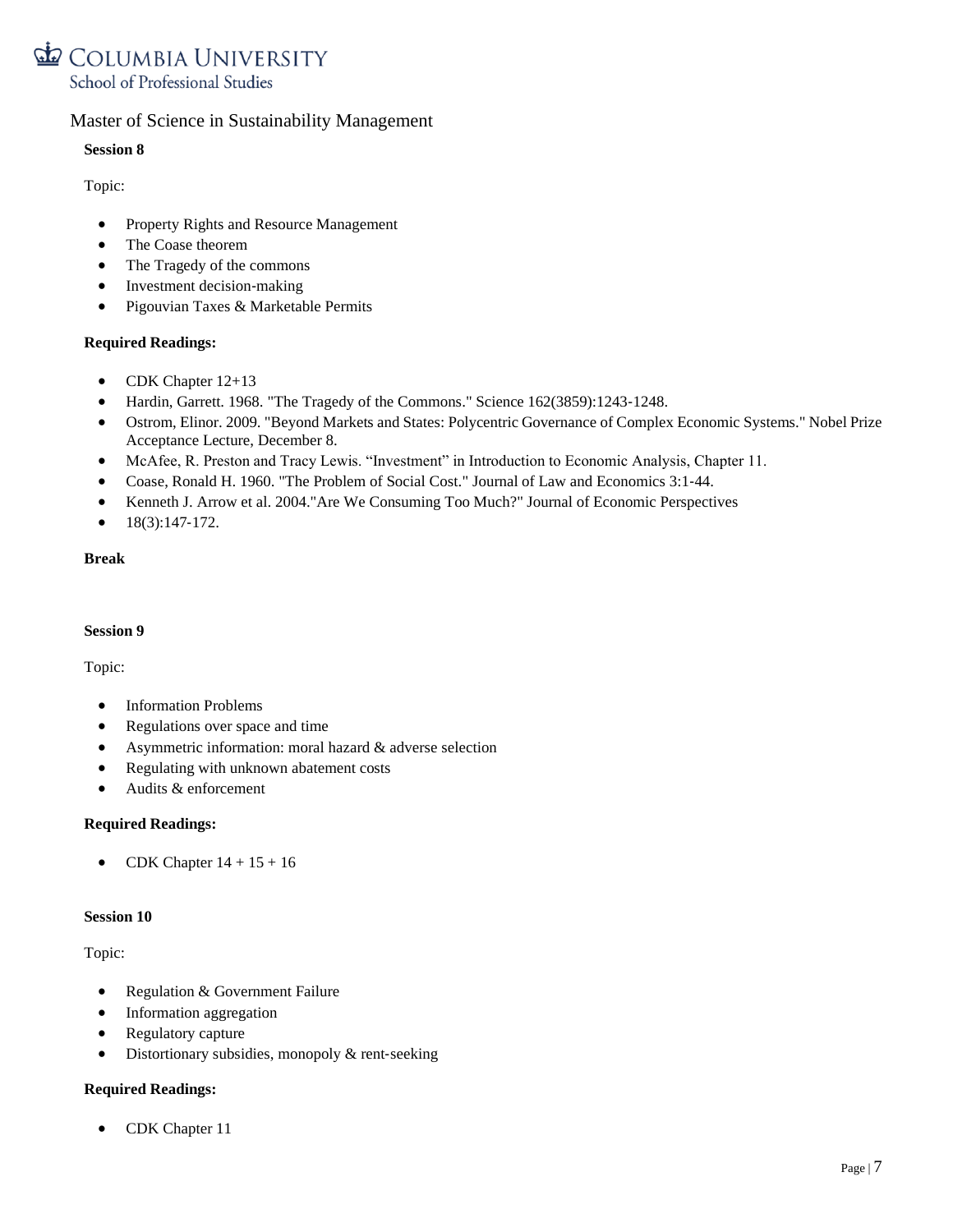COLUMBIA UNIVERSITY School of Professional Studies

# Master of Science in Sustainability Management

- Weimer, David L. and Aidan R. Vining. 2005. "Limits to Public Intervention: Government Failures." In Policy Analysis: Concepts and Practice, Chapter 8. Pearson Prentice Hall.
- Friedman Lee S. 2002. "Industry Regulation." In The Microeconomics of Public Policy Analysis,
- Chapter 18.
- BÓ, Ernesto Dal. 2006. "Regulatory Capture: A Review." Oxford Review Of Economic Policy, 22(2).

### **Assignments Due:**

• **Assignment 4**

### **Session 11**

Topic:

Porter Hypothesis, CSR & SRI

### **Required Readings:**

- CDK Chapter 17
- Palmer, Karen, Wallace E. Oates and Paul R. Portney. 1995. "Tightening Environmental Standards: The Benefit‐Cost or the No‐Cost Paradigm." Journal of Economic Perspectives 9(4):119‐132.
- Porter, Michael E. and Claas van der Linde. 1995. "Toward a New Conception of the Environment-Competitiveness Relationship." Journal of Economic Perspectives 9(4):97‐118.
- Benabou, Roland and Jean Tirole. 2010. "Individual and Corporate Social Responsibility." *Economica* 77(305)1‐19. Chatterji Aaron K., David I. Levine and Michael W. Toffel. 2009. "How Well Do Social Ratings Actually Measure Corporate Social Responsibility?" *Journal of Economics & Management Strategy* 18(1):125‐169.
- Statman, Meir. 2006. "Socially Responsible Indexes: Composition, Performance, and Tracking Error." Journal of Portfolio Management 32(3):100‐109.
- Adler, Timothy and Mark Kritzman. 2008. "The Cost of Socially Responsible Investing." Journal of Portfolio Management 35(1):52‐56.

### **Assignments Due:**

• **Assignment 5**

### **Session 12**

Topic:

- Macroeconomic Sustainability
- Limits to Growth?

### **Required Readings:**

• Daly, Herman E. "Part I: Economic Theory and Sustainable Development" In Beyond Growth, 27‐70. Boston: Beacon.

# **Session 13**

Topic: